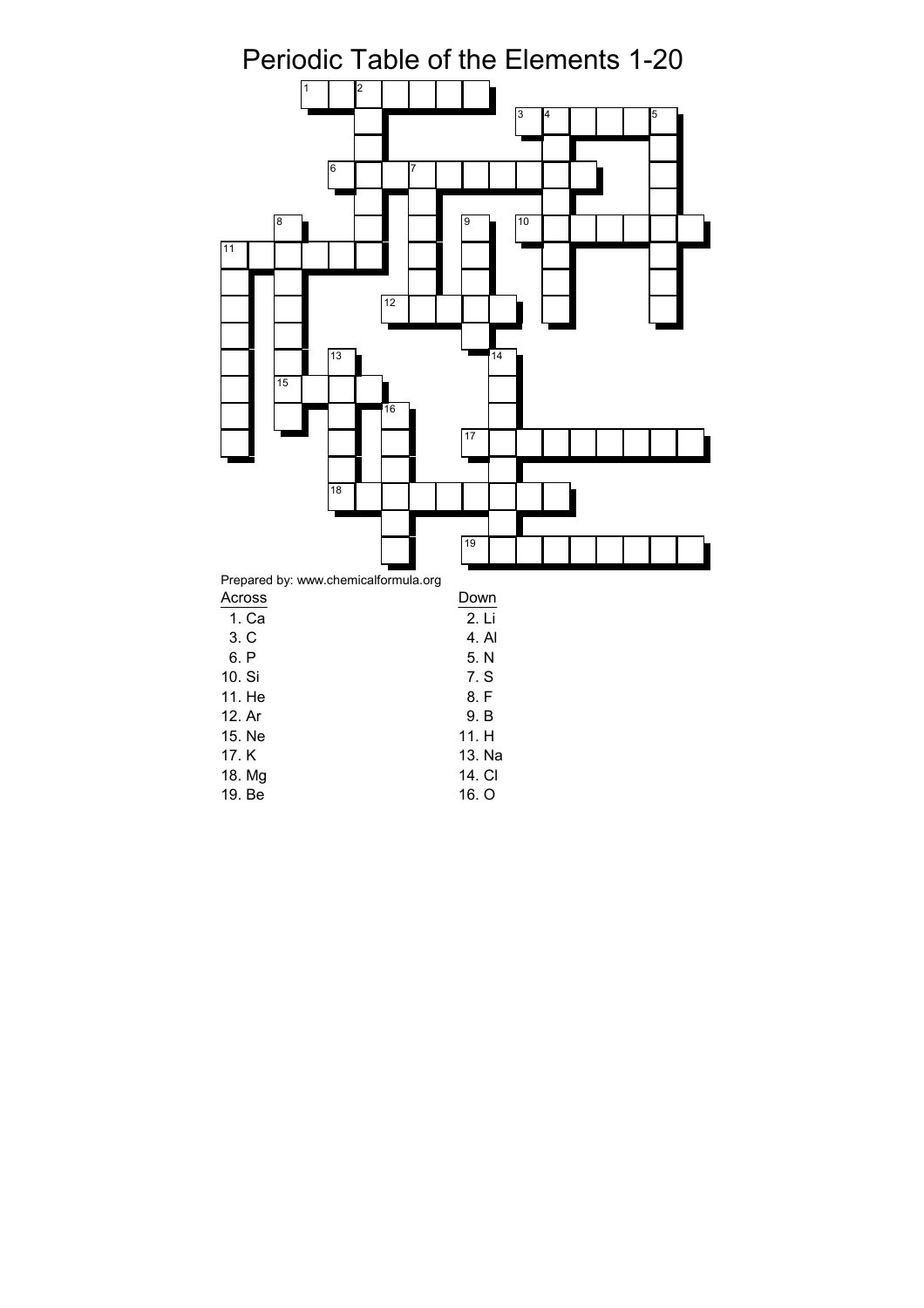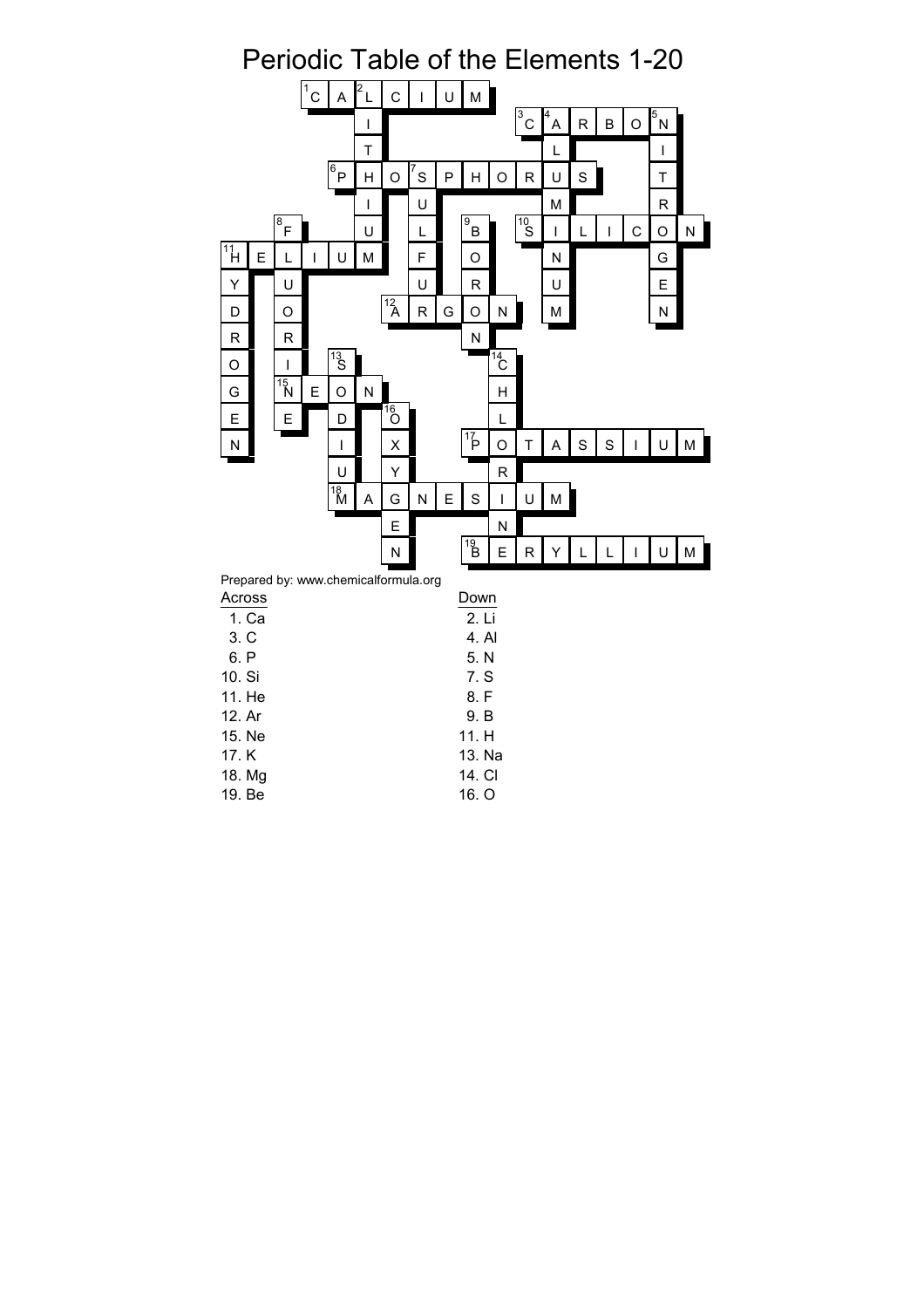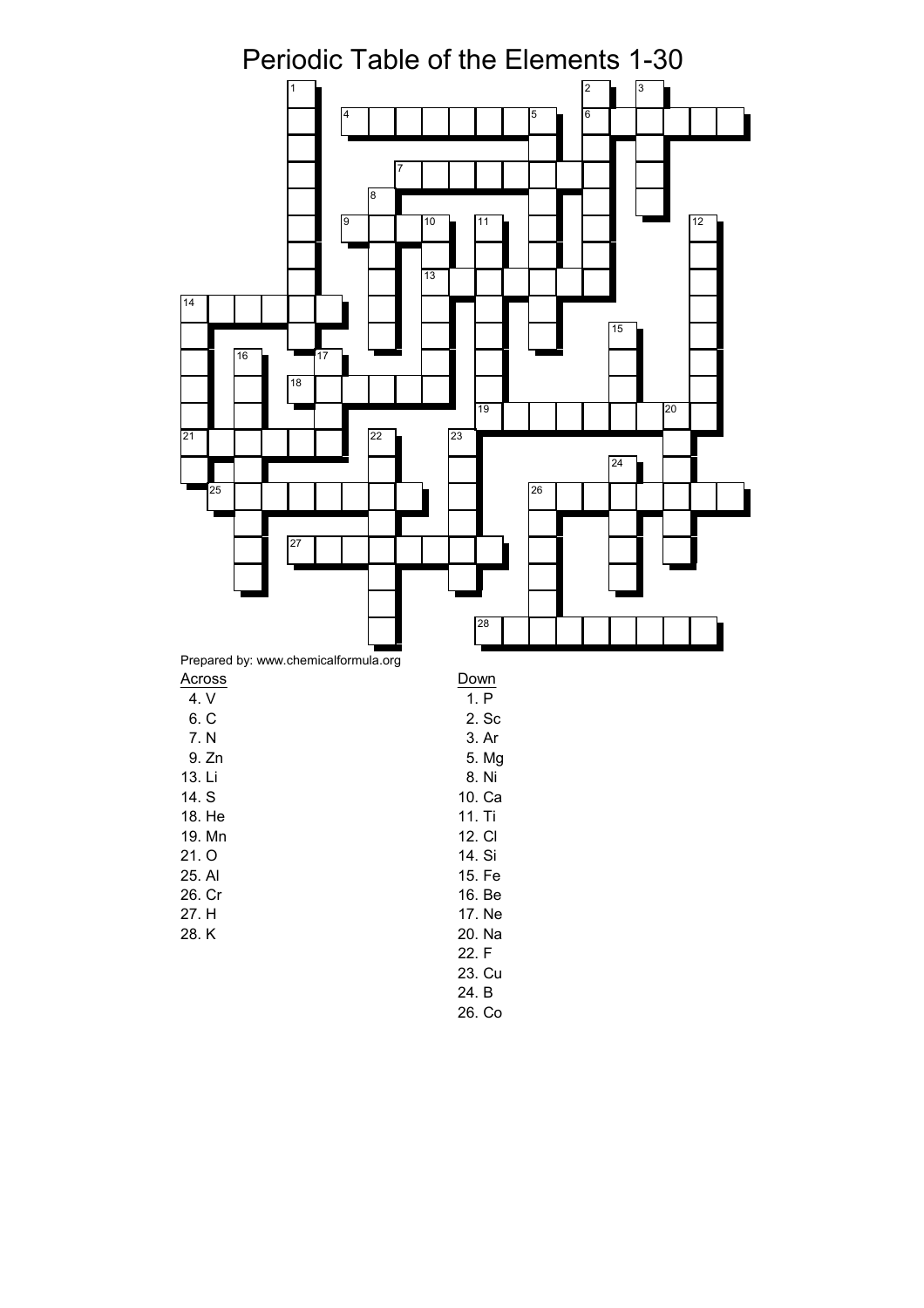

26. Co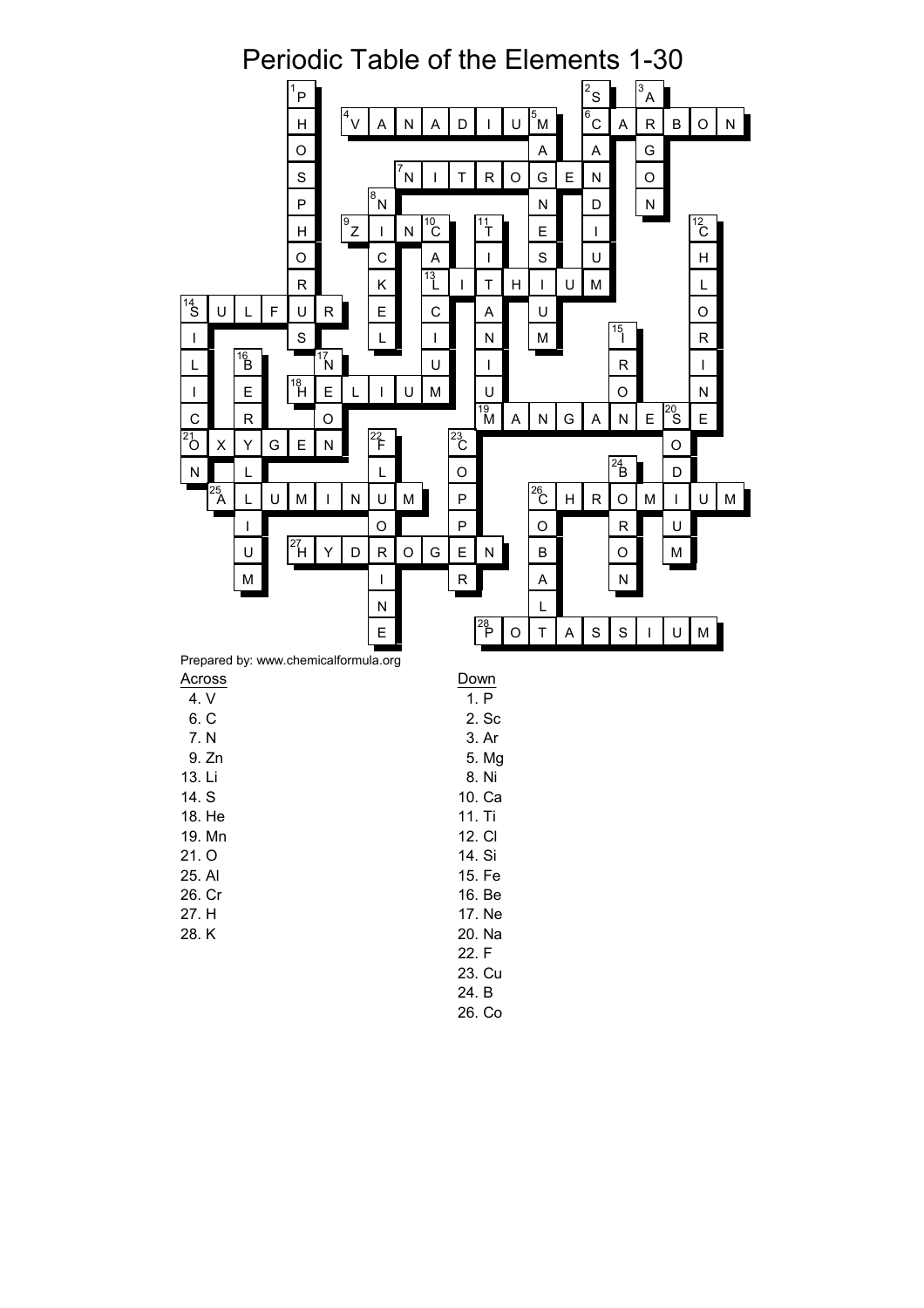